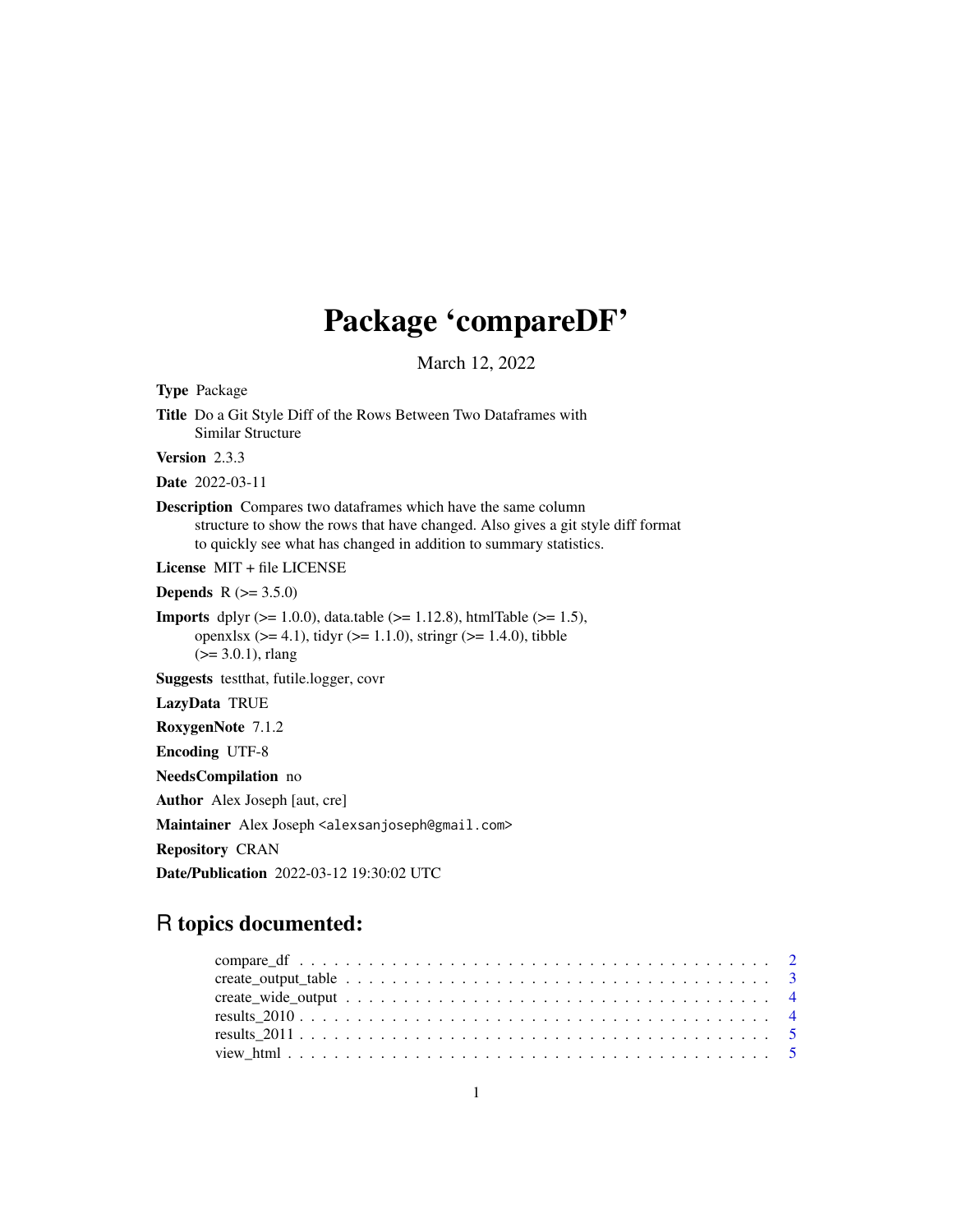#### <span id="page-1-0"></span>**Index** [6](#page-5-0) **6**

#### Description

Do a git style comparison between two data frames of similar columnar structure

#### Usage

```
compare_df(
 df_new,
 df_old,
 group_col,
 exclude = NULL,
  tolerance = 0,tolerance_type = "ratio",
  stop_on_error = TRUE,
 keep_unchanged_rows = FALSE,
 keep_unchanged_cols = TRUE,
 change_markers = c("+", "-", "="),round_output_to = 3
)
```
#### Arguments

| $df_new$            | The data frame for which any changes will be shown as an addition (green)                                                                                                                                                    |  |  |  |
|---------------------|------------------------------------------------------------------------------------------------------------------------------------------------------------------------------------------------------------------------------|--|--|--|
| df_old              | The data frame for which any changes will be shown as a removal (red)                                                                                                                                                        |  |  |  |
| group_col           | A character vector of a string of character vector showing the columns by which<br>to group_by.                                                                                                                              |  |  |  |
| exclude             | The columns which should be excluded from the comparison                                                                                                                                                                     |  |  |  |
| tolerance           | The amount in fraction to which changes are ignored while showing the visual<br>representation. By default, the value is 0 and any change in the value of variables<br>is shown off. Doesn't apply to categorical variables. |  |  |  |
| tolerance_type      | Defaults to 'ratio'. The type of comparison for numeric values, can be 'ratio' or<br>'difference'                                                                                                                            |  |  |  |
| stop_on_error       | Whether to stop on acceptable errors on not                                                                                                                                                                                  |  |  |  |
| keep_unchanged_rows |                                                                                                                                                                                                                              |  |  |  |
|                     | whether to preserve unchanged values or not. Defaults to FALSE                                                                                                                                                               |  |  |  |
| keep_unchanged_cols |                                                                                                                                                                                                                              |  |  |  |
|                     | whether to preserve unchanged values or not. Defaults to TRUE                                                                                                                                                                |  |  |  |
|                     | change_markers what the different change_type nomenclature should be eg: c("new", "old", "un-<br>changed").                                                                                                                  |  |  |  |
| round_output_to     |                                                                                                                                                                                                                              |  |  |  |
|                     | Number of digits to round the output to. Defaults to 3.                                                                                                                                                                      |  |  |  |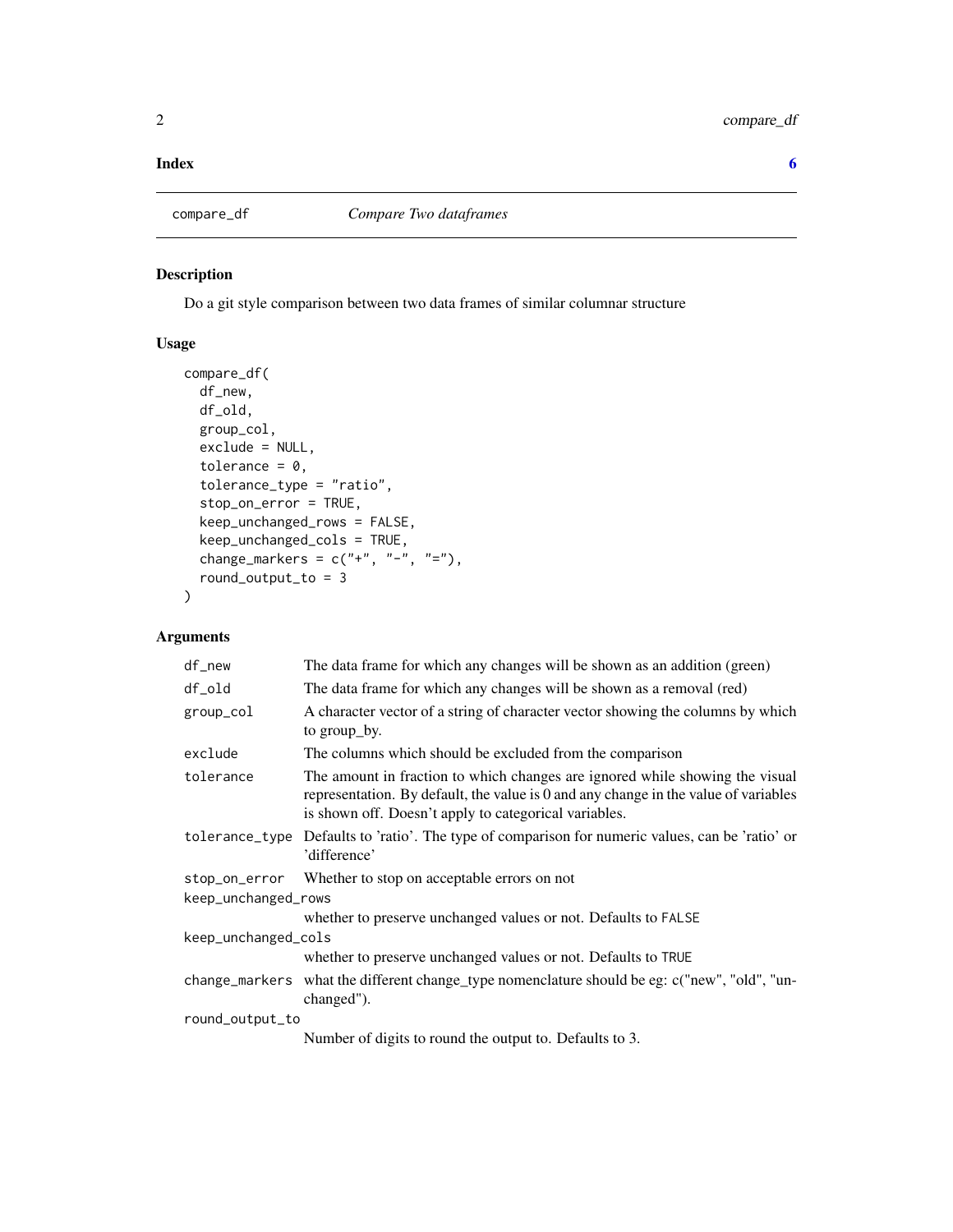<span id="page-2-0"></span>create\_output\_table *Create human readable output from the comparison\_df output*

#### Description

Currently 'html' and 'xlsx' are supported

#### Usage

```
create_output_table(
  comparison_output,
  output_type = "html",
  file_name = NULL,
  limit = 100,color_scheme = c(addition = "#52854C", removal = "#FC4E07", unchanged_cell =
    "#999999", unchanged_row = "#293352"),
  headers = NULL,
  change_col_name = "chng_type",
  group_col_name = "grp"
\mathcal{L}
```
#### Arguments

comparison\_output

|                 | Output from the comparison Table functions                                                                                                                                                                 |  |
|-----------------|------------------------------------------------------------------------------------------------------------------------------------------------------------------------------------------------------------|--|
| output_type     | Type of comparison output. Defaults to 'html'                                                                                                                                                              |  |
| file_name       | Where to write the output to. Default to NULL which output to the Rstudio<br>viewer (not supported for 'xlsx')                                                                                             |  |
| limit           | maximum number of rows to show in the diff. $>1000$ not recommended for<br><b>HTML</b>                                                                                                                     |  |
| color_scheme    | What color scheme to use for the output. Should be a vector/list with named_elements.<br>Default-c("addition" = "green", "removal" = "red", "unchanged_cell" =<br>"gray", "unchanged_row" = "deepskyblue") |  |
| headers         | A character vector of column names to be used in the table. Defaults to colnames.                                                                                                                          |  |
| change_col_name |                                                                                                                                                                                                            |  |
|                 | Name of the change column to use in the table. Defaults to chng_type.                                                                                                                                      |  |
|                 | group_col_name Name of the group column to be used in the table (if there are multiple grouping<br>vars). Defaults to grp.                                                                                 |  |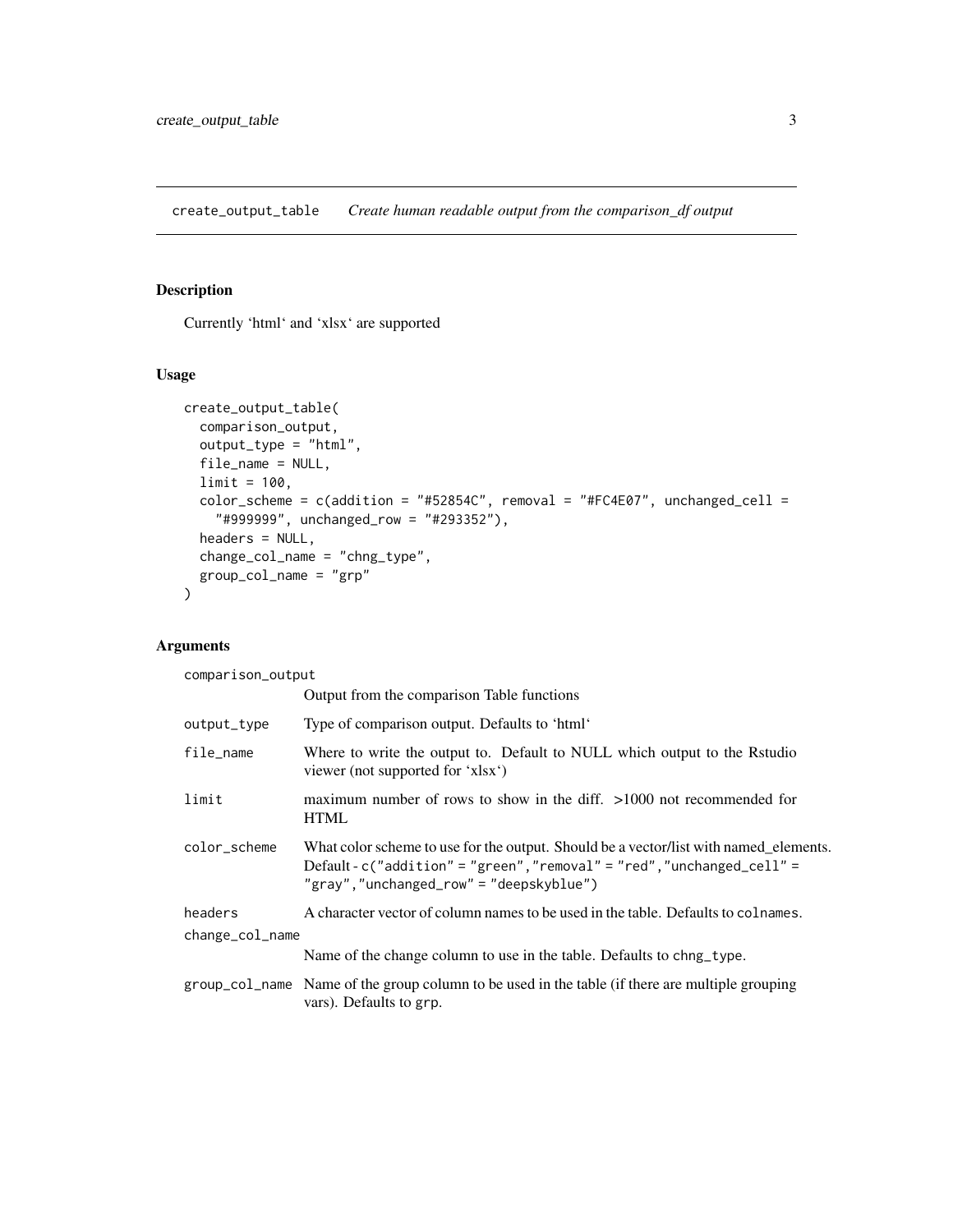#### <span id="page-3-0"></span>Description

Easier to compare side-by-side

#### Usage

```
create_wide_output(comparison_output, suffix = c("_new", "_old"))
```
#### Arguments

| comparison_output |                                            |  |  |
|-------------------|--------------------------------------------|--|--|
|                   | Output from the comparison Table functions |  |  |
| suffix            | Nomenclature for the new and old dataframe |  |  |

| results 2010 | Data set created set to show off the package capabilities - Results of |
|--------------|------------------------------------------------------------------------|
|              | students for 2010                                                      |

#### Description

A manually created dataset showing the hypothetical scores of two divisions of students

- Division The division to which the student belongs
- Student Name of the Student
- Maths, Physics, Chemistry, Art Scores of the student across different subjects
- Discipline, PE Grades of the students across different subjects

#### Usage

results\_2010

#### Format

A data frame 12 rows and 8 columns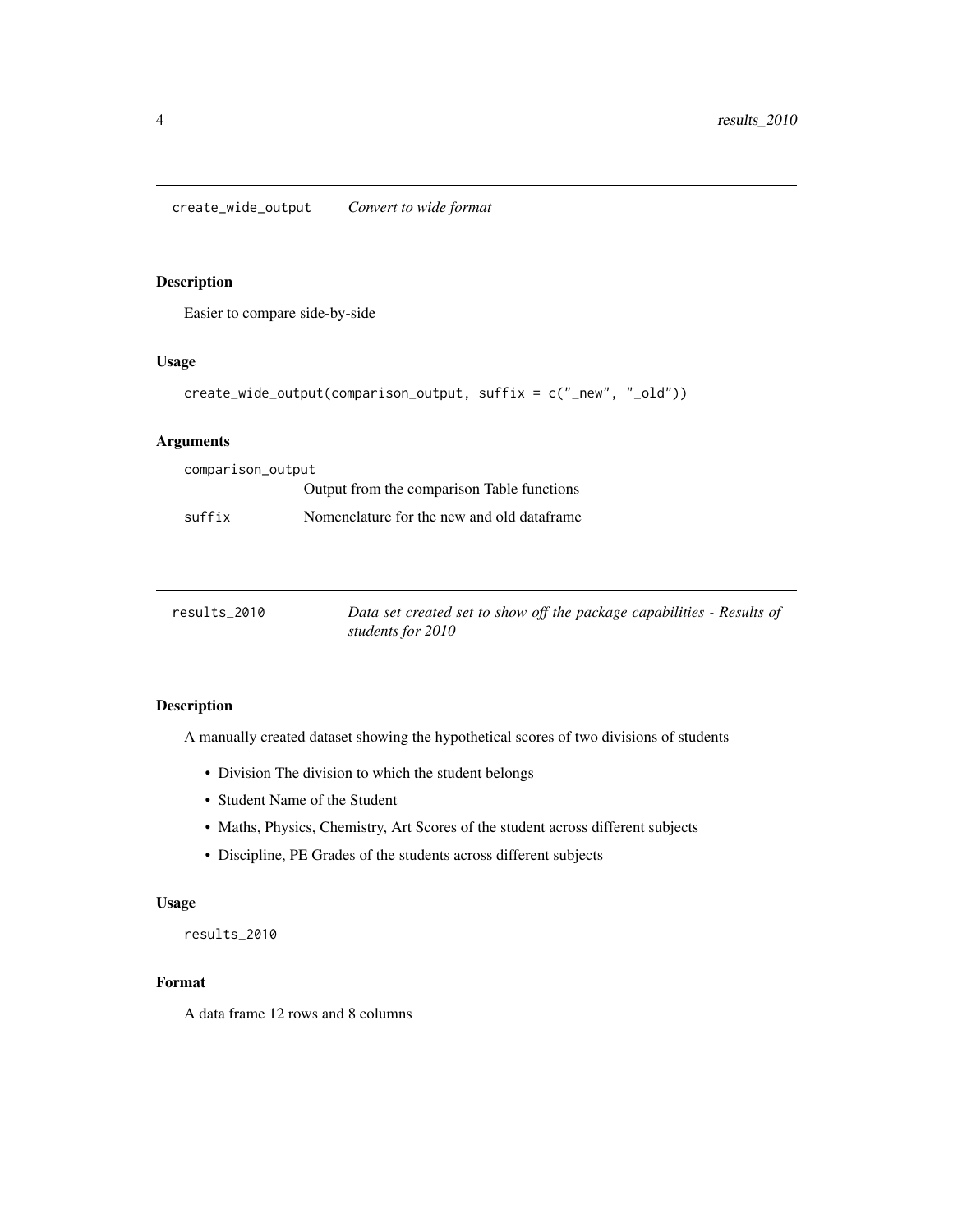<span id="page-4-0"></span>

#### Description

A manually created dataset showing the hypothetical scores of two divisions of students

- Division The division to which the student belongs
- Student Name of the Student
- Maths, Physics, Chemistry, Art Scores of the student across different subjects
- Discipline, PE Grades of the students across different subjects

#### Usage

results\_2011

#### Format

A data frame 13 rows and 8 columns

view\_html *View Comparison output HTML*

#### Description

Some versions of Rstudio doesn't automatically show the html pane for the html output. This is a workaround

#### Usage

```
view_html(comparison_output)
```
#### Arguments

comparison\_output

output from the comparisonDF compare function